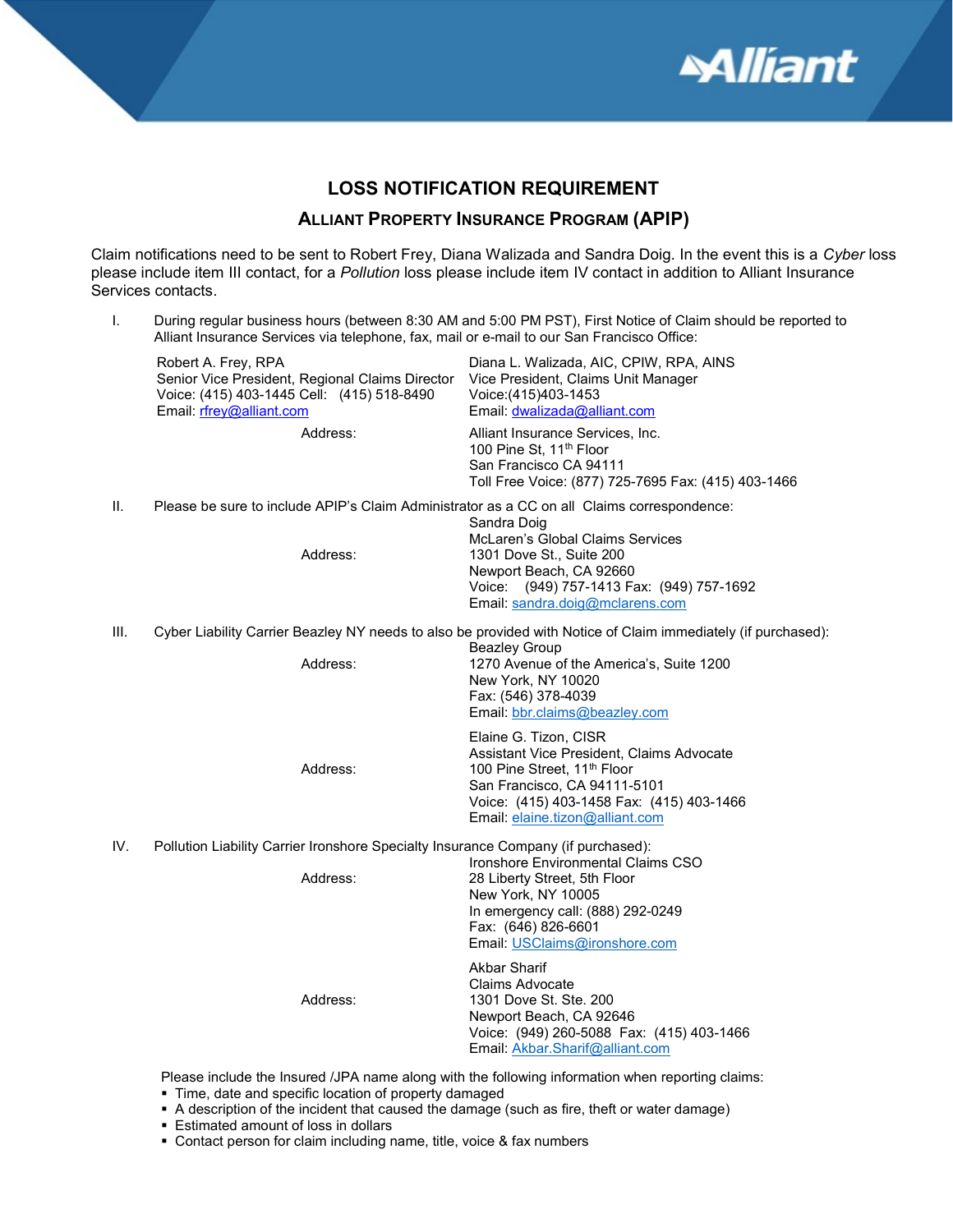

- Complete and return the Property Loss Notice for processing.
- Mortgagee or Loss Payee name, address, and account number

#### APIP Claims Reporting Acknowledgement(s) Receipt Form

The Claims Reporting Forms are being included with your packet to ensure claims reporting procedures are known and available for future reference. Please review the information. We ask that you share these critical documents with all members of your team (and Pool Members and their staffs where applicable.)

We request that you review the items indicated as attached, then complete the bottom portion, sign and submit to your Alliant Insurance Services representative either by a scanned e-mail or mail to have it be included in your insurance records.

- **E** APIP Property Claims Reporting
- $\Box$  Cyber Claims Reporting (this is a claims made policy) if coverage is purchased
- **D** Pollution Liability Claims Reporting (*this is a claims made policy*) if coverage is purchased

#### Acknowledgement for Claims reporting procedures under Alliant Property Insurance Programs In effect: July 1, 2021 until further notice

I have read and been informed about these separate reporting requirements under the coverage parts that apply to our entity as indicated above and provided through APIP by Alliant.

#### Insured Entity Name: California Sanitation Risk Management Authority (CSRMA)

#### Authorized Signature:

Print Name Date Name Date New York 2014

Title: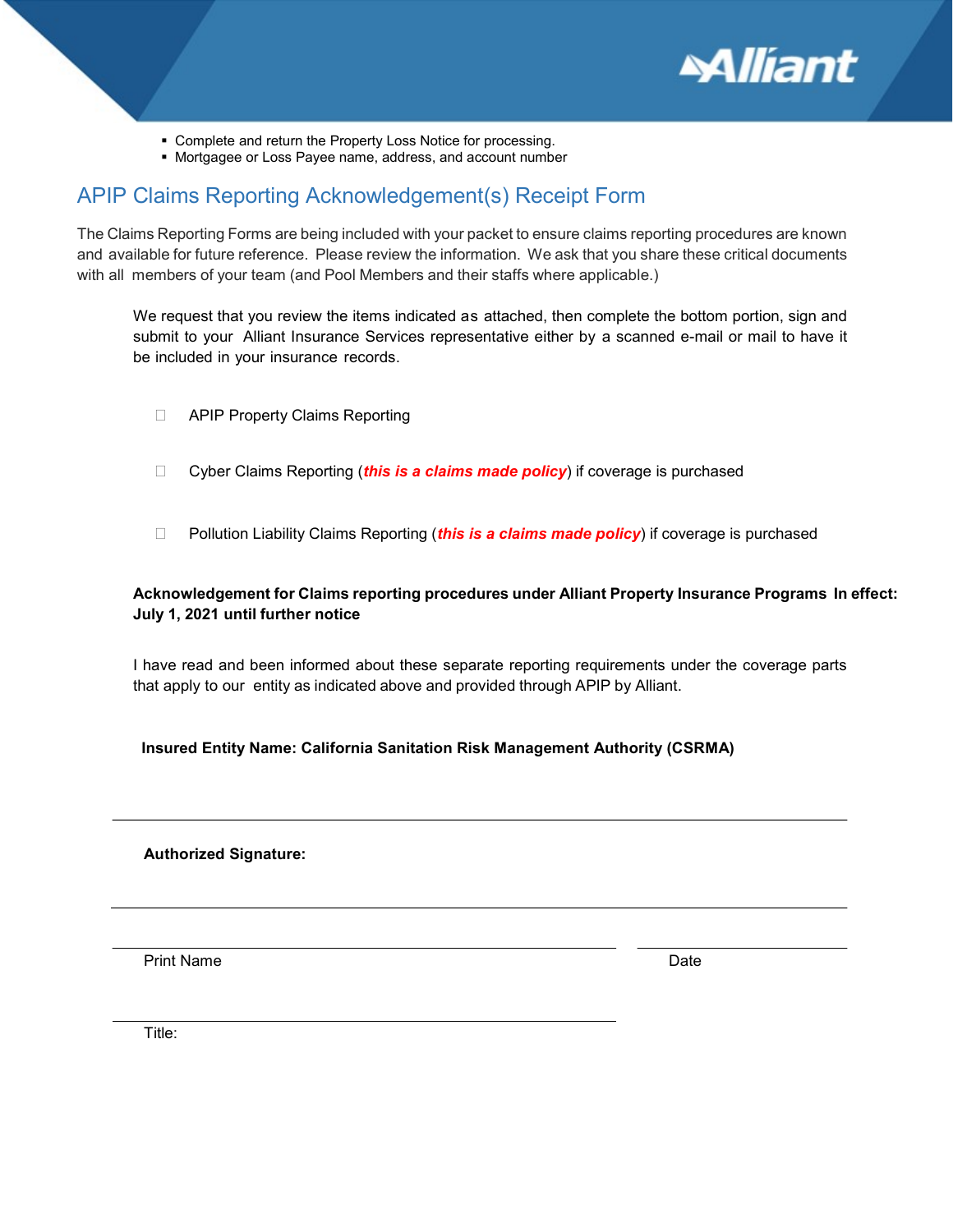

### IN THE EVENT OF A

# PROPERTY LOSS:

- 1) Follow your organization procedures for reporting and responding to an incident
- 2) Alert local emergency authorities, as appropriate
- 3) Report the incident to Alliant Insurance Services immediately at:

# 877-725-7695

# All property losses must be reported as soon as practicable upon knowledge within the risk management or finance division of the insured that a loss has occurred.

Be prepared to give basic information about the location and nature of the incident, as well as steps which have been taken in response to the incident.

4) Report the incident to McLarens Global Claims Services AND your Alliant representative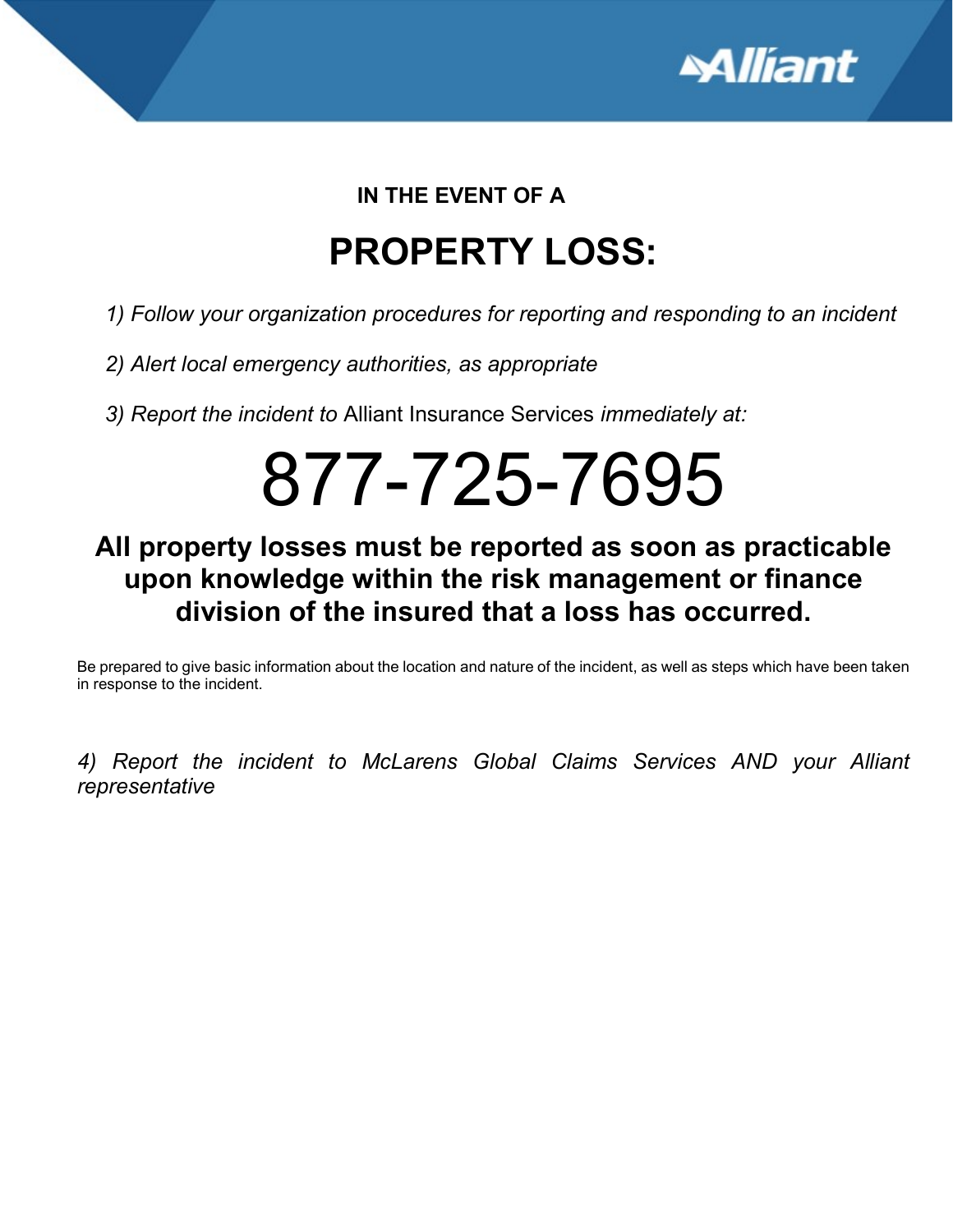

#### PROPERTY FIRST NOTICE OF LOSS FORM

| <b>SEND TO: Alliant Insurance Services, Inc.</b>                                                                 |  |  |  |  |  |  |
|------------------------------------------------------------------------------------------------------------------|--|--|--|--|--|--|
| BY MAIL: 100 Pine Street, 11 Floor, San Francisco, CA 94111<br>BY FAX: (415) 403-1466                            |  |  |  |  |  |  |
| BY EMAIL: rfrey@alliant.com AND dwalizada@alliant.com                                                            |  |  |  |  |  |  |
| Carbon Copy APIP Claims Administrator: sandra.doig@mclarens.com and your Alliant representative                  |  |  |  |  |  |  |
| Today's Date: _________________                                                                                  |  |  |  |  |  |  |
| Type of Claim: (check all that apply)                                                                            |  |  |  |  |  |  |
| <b>Real Property</b><br><b>Vehicles</b>                                                                          |  |  |  |  |  |  |
| <b>Personal Property</b><br><b>Other</b>                                                                         |  |  |  |  |  |  |
| <b>Insured's Name &amp; Contact Information</b>                                                                  |  |  |  |  |  |  |
|                                                                                                                  |  |  |  |  |  |  |
|                                                                                                                  |  |  |  |  |  |  |
|                                                                                                                  |  |  |  |  |  |  |
| <b>Broker/Agent's Name &amp; Contact Information</b>                                                             |  |  |  |  |  |  |
| <b>Company Name: Alliant Insurance Services - Claims</b><br>Point of Contact: Robert A. Frey & Diana L. Walizada |  |  |  |  |  |  |
| Address: 100 Pine Street, 11 <sup>th</sup> Floor, San Francisco, CA 94111                                        |  |  |  |  |  |  |
| Phone #: 1-877-725-7695<br>Fax #: 415-403-1466                                                                   |  |  |  |  |  |  |
| <b>Policy Information</b>                                                                                        |  |  |  |  |  |  |
|                                                                                                                  |  |  |  |  |  |  |
|                                                                                                                  |  |  |  |  |  |  |
| Limits of Liability: _______________per____________agg Self-Insured Retention/Deductible: _______________        |  |  |  |  |  |  |
| <b>Loss Information</b>                                                                                          |  |  |  |  |  |  |
|                                                                                                                  |  |  |  |  |  |  |
| <b>Description of Loss:</b>                                                                                      |  |  |  |  |  |  |
| Please list all attached or enclosed documentation: $\square$ (check if none provided)                           |  |  |  |  |  |  |
|                                                                                                                  |  |  |  |  |  |  |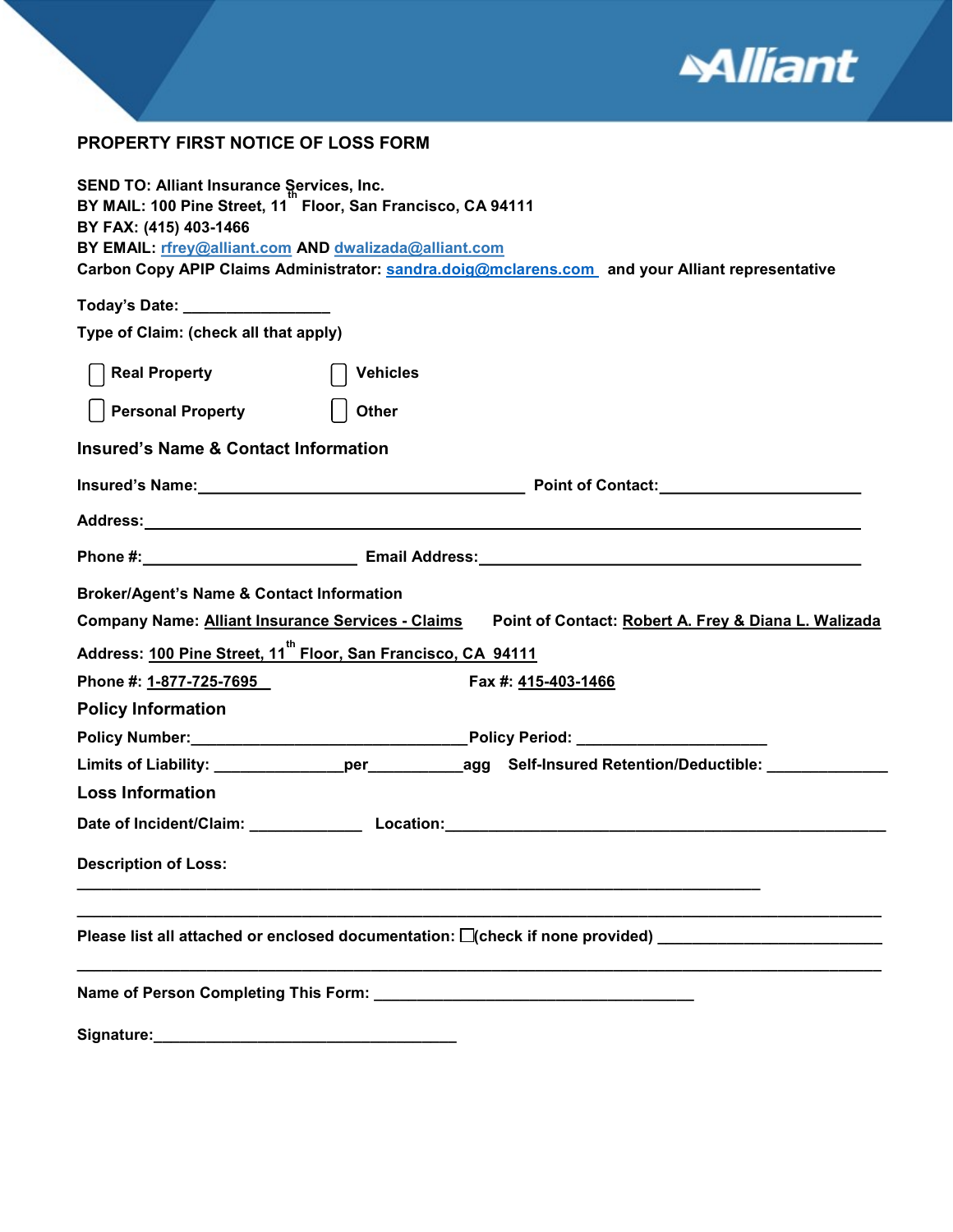

#### Per the PEPIP USA Form Master Policy Wording, Section IV General Conditions;

#### K. NOTICE OF LOSS

In the event of loss or damage insured against under this Policy, the Insured shall give notice thereof to ALLIANT INSURANCE SERVICES, INC., 100 Pine Street, 11th Floor, San Francisco, CA 94111-1073. TEL NO. (877) 725-7695, FAX NO. (415) 403-1466 of such loss. Such notice is to be made as soon as practicable upon knowledge within the risk management or finance division of the insured that a loss has occurred.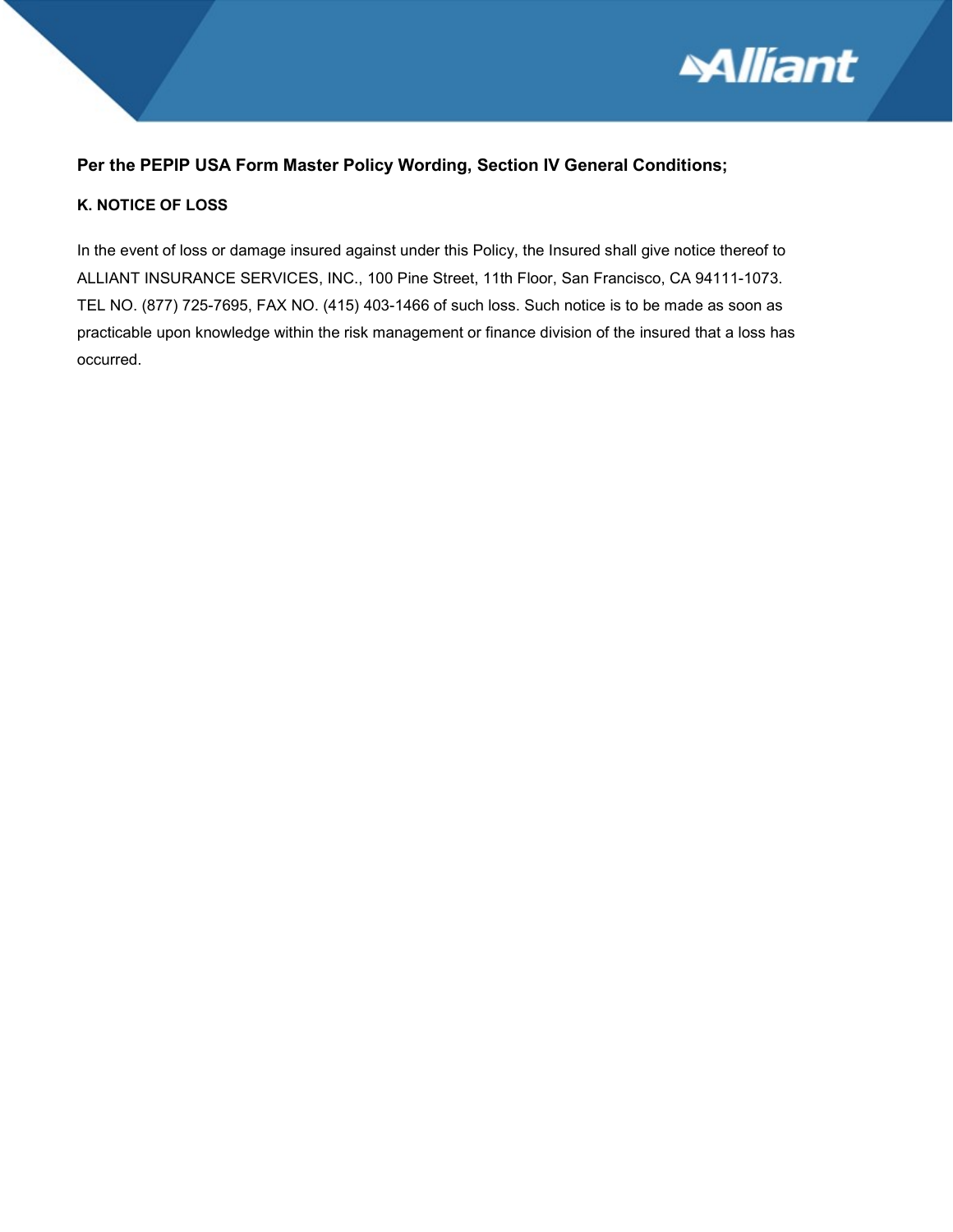

### IN THE EVENT OF A

# CYBER LOSS:

- 1) Follow your organizations procedures for reporting and responding to an incident
- 2) Alert authorities, as appropriate
- 3) Report the incident to Beazley Group immediately at:

Attn: TMB Claims Group 1270 Avenue of the Americas, 12th Floor New York, NY 10020 Email: bbr.claims@beazley.com Toll-Free 24-Hour Hotline: (866) 567-8570

### All Cyber losses must be reported as soon as practicable upon knowledge by the insured that a loss has occurred.

Be prepared to give basic information about the location and nature of the incident, as well as steps which have been taken in response to the incident.

4) Report the incident to Alliant Claims Department and your Alliant representative

SPECIAL NOTE REGARDING PRIVACY NOTIFICATION COSTS:

The policy provides a \$500,000 Aggregate Limit for Privacy Notification Costs. If you utilize a Beazley vendor, the limit is increased to \$1,000,000.

Please contact Beazley for a list of approved vendors.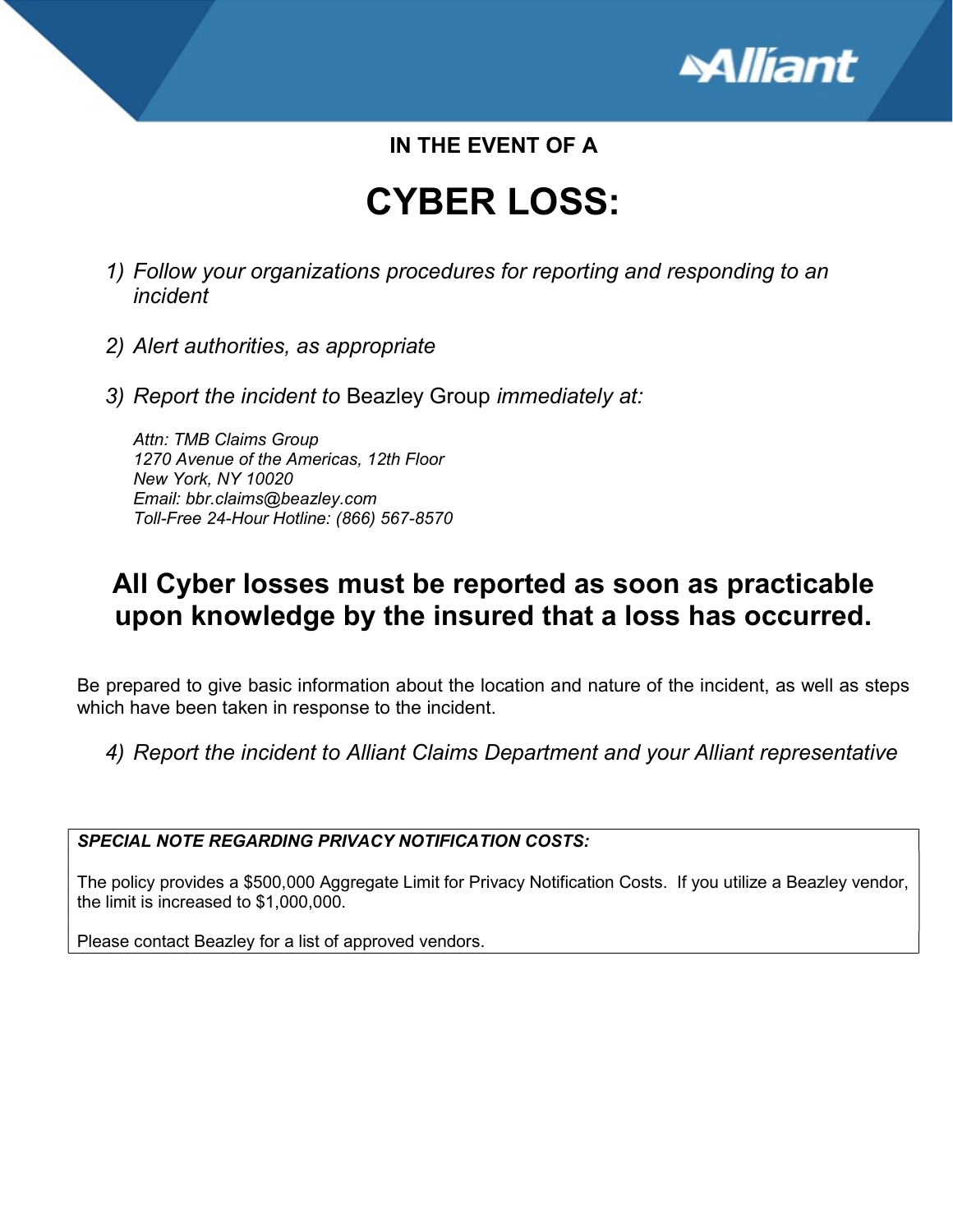

| <b>CYBER FIRST NOTICE OF LOSS FORM</b>                                                                                                                                                                                                    |  |
|-------------------------------------------------------------------------------------------------------------------------------------------------------------------------------------------------------------------------------------------|--|
| <b>SEND TO: Beazley Group</b>                                                                                                                                                                                                             |  |
| <b>BY MAIL:</b> 1270 Avenue of the America's, Suite 1200, New York, NY 10020                                                                                                                                                              |  |
| <b>BY FAX:</b> (546) 378-4039                                                                                                                                                                                                             |  |
| BY EMAIL: bbr.claims@beazley.com                                                                                                                                                                                                          |  |
| <b>CC Alliant Claims Department:</b><br>elaine.tizon@alliant.com, and your Alliant representative                                                                                                                                         |  |
| Today's Date: ______________                                                                                                                                                                                                              |  |
| <b>Insured's Name &amp; Contact Information</b>                                                                                                                                                                                           |  |
| <b>Insured's Name:</b> The Contract of Contact: <b>Contract of Contract of Contract of Contract of Contract of Contract of Contract of Contract of Contract of Contract of Contract of Contract of Contract of Contract of Contract o</b> |  |
|                                                                                                                                                                                                                                           |  |
|                                                                                                                                                                                                                                           |  |
| <b>Broker/Agent's Name &amp; Contact Information</b>                                                                                                                                                                                      |  |
| Company Name: Alliant Insurance Services - Claims Point of Contact: Elaine Tizon                                                                                                                                                          |  |
| Address: 100 Pine Street, 11 <sup>th</sup> Floor, San Francisco, CA 94111                                                                                                                                                                 |  |
| Phone #: 877-725-7695 Fax #:415-403-1466                                                                                                                                                                                                  |  |
| <b>Policy Information</b>                                                                                                                                                                                                                 |  |
| Policy Period: Network and Contact Contact Contact Contact Contact Contact Contact Contact Contact Contact Contact Contact Contact Contact Contact Contact Contact Contact Contact Contact Contact Contact Contact Contact Con            |  |
| Limits of Liability:________________per___________________agg Self-Insured Retention/Deductible___________                                                                                                                                |  |
| <b>Loss Information</b>                                                                                                                                                                                                                   |  |
|                                                                                                                                                                                                                                           |  |
|                                                                                                                                                                                                                                           |  |
|                                                                                                                                                                                                                                           |  |
| Please list all attached or enclosed documentation: [ ](check if none provided) ____________________                                                                                                                                      |  |
|                                                                                                                                                                                                                                           |  |
|                                                                                                                                                                                                                                           |  |

Name of Person Completing This Form:<br>
Mame of Person Completing This Form: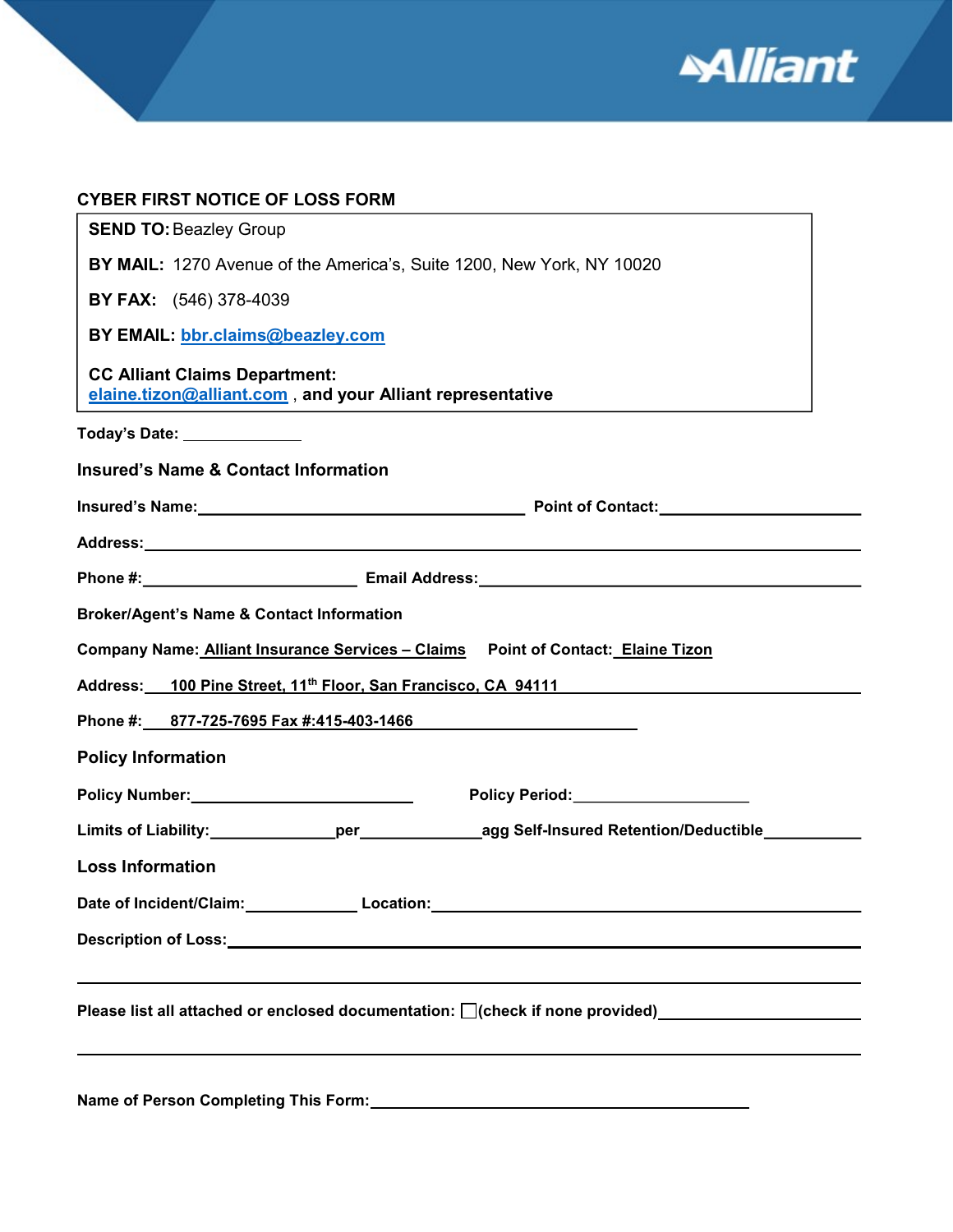

#### A. NOTICE OF CLAIM, LOSS OR CIRCUMSTANCE THAT MIGHT LEAD TO A CLAIM

- 1. If any Claim is made against the Insured, the Insured shall, as soon as practicable upon knowledge by the Insured, forward to the Underwriters through persons named in Item 9.A. of the Declarations written notice of such Claim in the form of a telecopy, or express or certified mail together with every demand, notice, summons or other process received by the **Insured** or the **Insured's** representative; provided that with regard to coverage provided under Insuring Agreements I.A. and I.C., all Claims made against any Insured must be reported no later than the end of the Policy Period, in accordance with the requirements of the Optional Extension Period (if applicable), or within thirty (30) days after the expiration date of the **Policy Period** in the case of Claims first made against the Insured during the last thirty (30) days of the Policy Period.
- 2. With respect to Insuring Agreement I.B. for a legal obligation to comply with a Breach Notice Law because of an incident (or reasonably suspected incident) described in Insuring Clause I.A.1 or I.A.2, such incident or reasonably suspected incident must be reported as soon as practicable during the Policy Period after discovery by the Insured. For such incidents or suspected incidents discovered by the Insured within 60 days prior to expiration of the Policy, such incident shall be reported as soon as practicable, but in no event later than 60 days after the end the **Policy Period**, provided; if this Policy is renewed by Underwriters and covered Privacy Notification Costs are incurred because of such incident or suspected incident reported during the 60 day post **Policy Period** reporting period, then any subsequent Claim arising out of such incident or suspected incident is deemed to have been made during the Policy Period.
- 3. With respect to Insuring Agreements I.A. and I.C., if during the Policy Period, the Insured first becomes aware of any circumstance that could reasonably be the basis for a Claim it may give written notice to Underwriters in the form of a telecopy, or express or certified mail through persons named in Item 9.A. of the Declarations as soon as practicable during the Policy Period of:

a. the specific details of the act, error, omission, or **Security Breach** that could reasonably be the basis for a Claim;

- b. the injury or damage which may result or has resulted from the circumstance; and
- c. the facts by which the Insured first became aware of the act, error, omission or Security Breach

Any subsequent Claim made against the Insured arising out of such circumstance which is the subject of the written notice will be deemed to have been made at the time written notice complying with the above requirements was first given to the Underwriters.

4. A Claim or legal obligation under section X.A.1 or X.A.2 above shall be considered to be reported to the Underwriters when written notice is first received by Underwriters in the form of a telecopy, or express or certified mail or email through persons named in Item 9.A. of the Declarations of the Claim or legal obligation, or of an act, error, or omission, which could reasonably be expected to give rise to a Claim if provided in compliance with sub-paragraph X.A.3. above.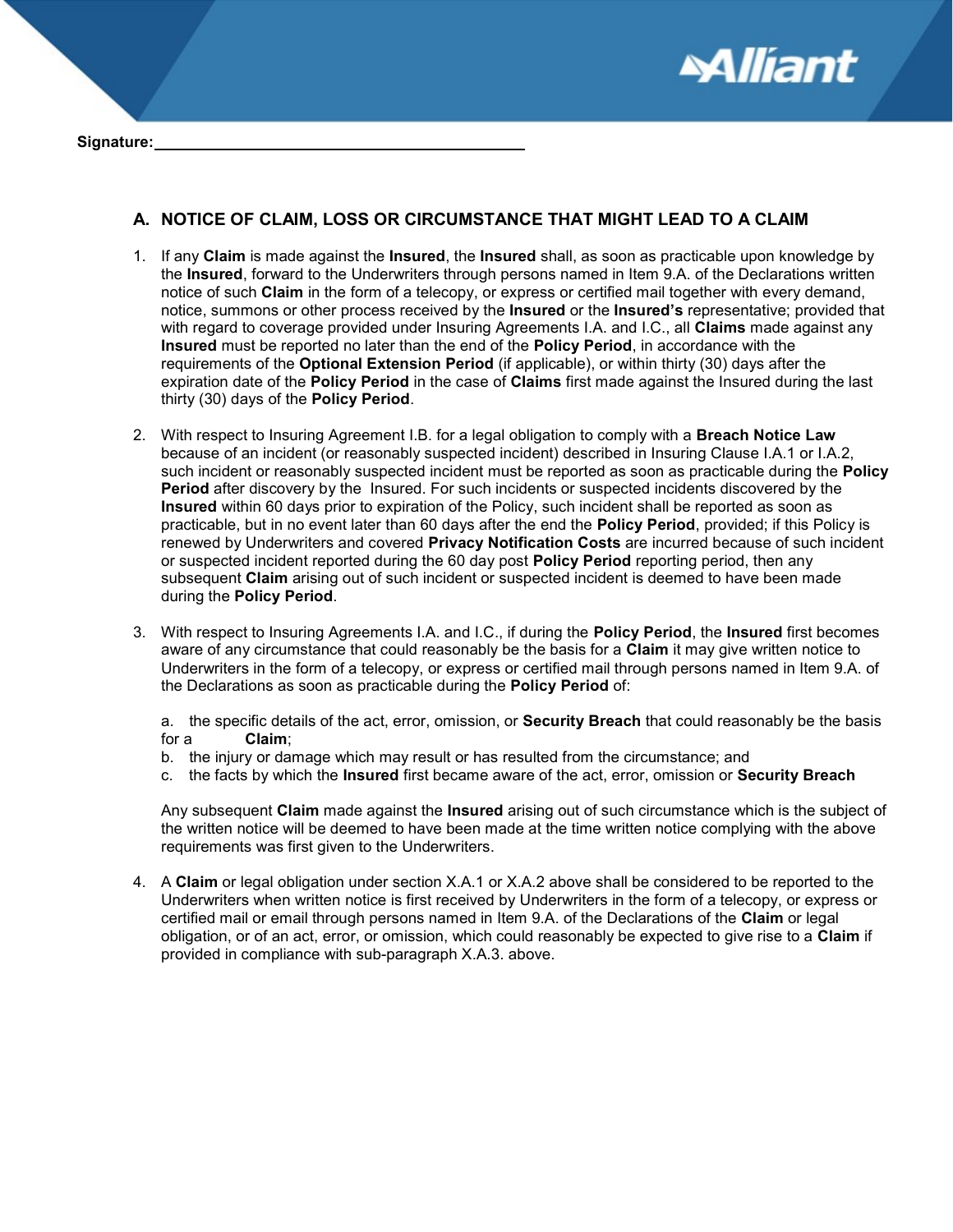

# IRONSHORE SPECIALTY INSURANCE COMPANY

### IN THE EVENT OF AN

# ENVIRONMENTAL EMERGENCY:

- 1) Follow your organization procedures for reporting and responding to an incident
- 1) Alert local emergency authorities, as appropriate
- 2) Report the incident immediately at:

# 888-292-0249

4] Report the incident to Alliant

Akbar Sharif Claims Advocate 949-260-5088  $415 - 403 - 1466 - f$ ax Akbar.Sharif@alliant.com

Be prepared to give basic information about the location and nature of the incident, as well as steps which have been taken in response to the incident.

DO follow your organization's detailed response plan DO contact your management as well as appropriate authorities DO ensure anyone who could come in contact with a spill or release is kept away

DO NOT ignore a potential spill or leak DO NOT attempt to respond beyond your level of training or certification